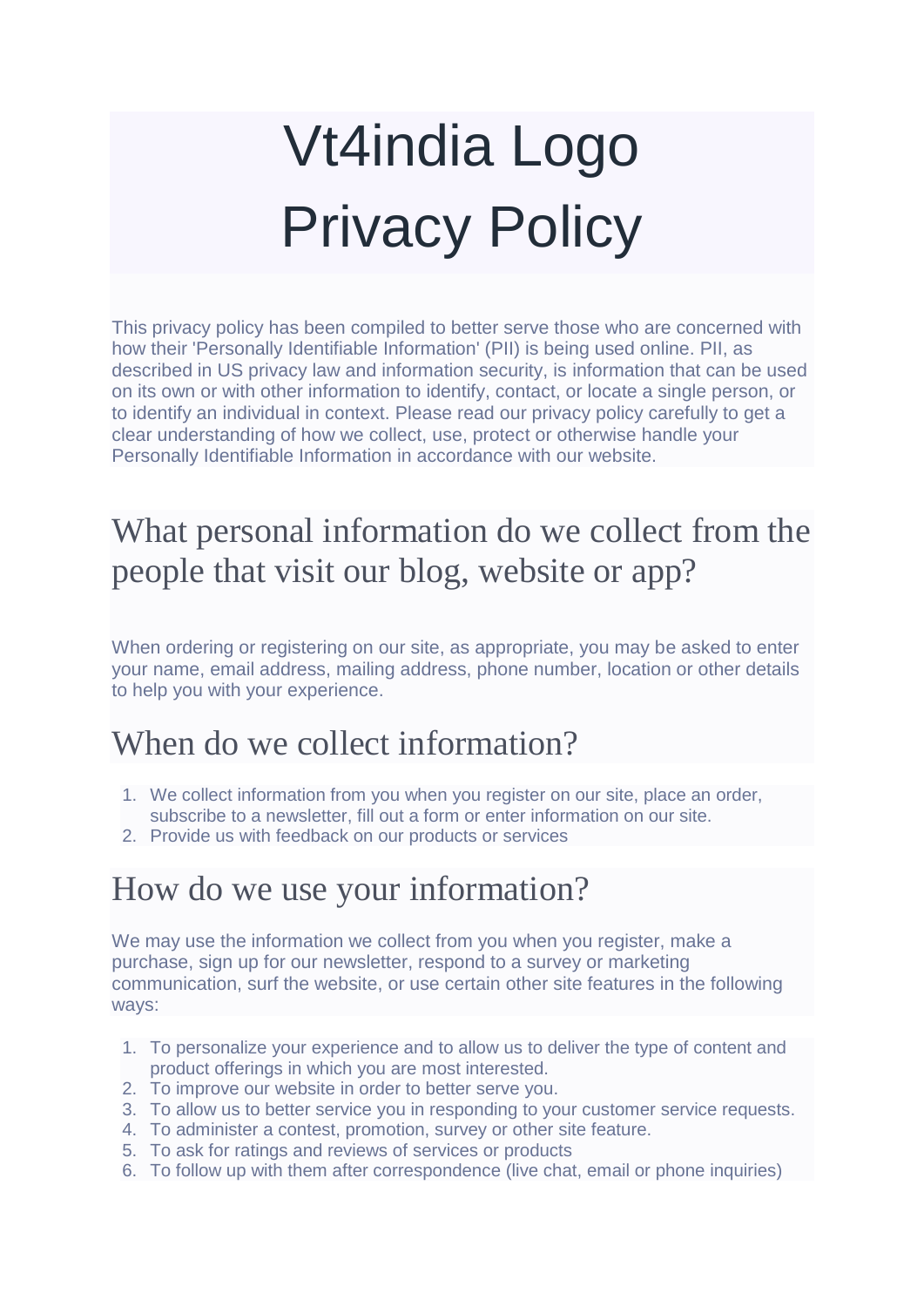### How do we protect your information?

- 1. We do not use vulnerability scanning and/or scanning to PCI standards.
- 2. We only provide articles and information. We never ask for credit card numbers.
- 3. We use regular Malware Scanning.

Your personal information is contained behind secured networks and is only accessible by a limited number of persons who have special access rights to such systems, and are required to keep the information confidential. In addition, all sensitive/credit information you supply is encrypted via Secure Socket Layer (SSL) technology. We implement a variety of security measures when a user enters, submits, or accesses their information to maintain the safety of your personal information. For your convenience we may store your credit card information longer than 30 days in order to expedite future orders, and to automate the billing process.

### Do we use 'cookies'?

Yes. Cookies are small files that a site or its service provider transfers to your computer's hard drive through your Web browser (if you allow) that enables the site's or service provider's systems to recognize your browser and capture and remember certain information. For instance, we use cookies to help us remember and process the items in your shopping cart. They are also used to help us understand your preferences based on previous or current site activity, which enables us to provide you with improved services. We also use cookies to help us compile aggregate data about site traffic and site interaction so that we can offer better site experiences and tools in the future.

We use cookies to:

- 1. Understand and save user's preferences for future visits.
- 2. Keep track of advertisements.
- 3. Compile aggregate data about site traffic and site interactions in order to offer better site experiences and tools in the future.
- 4. We may also use trusted third-party services that track this information on our behalf.

You can choose to have your computer warn you each time a cookie is being sent, or you can choose to turn off all cookies. You do this through your browser settings. Since browser is a little different, look at your browser's Help Menu to learn the correct way to modify your cookies. If you turn cookies off, some features will be disabled.

It won't affect the user's experience that make your site experience more efficient and may not function properly.

## Third-party disclosure

We do not sell, trade, or otherwise transfer to outside parties your Personally Identifiable Information unless we provide users with advance notice. This does not include website hosting partners and other parties who assist us in operating our website, conducting our business, or serving our users, so long as those parties agree to keep this information confidential. We may also release information when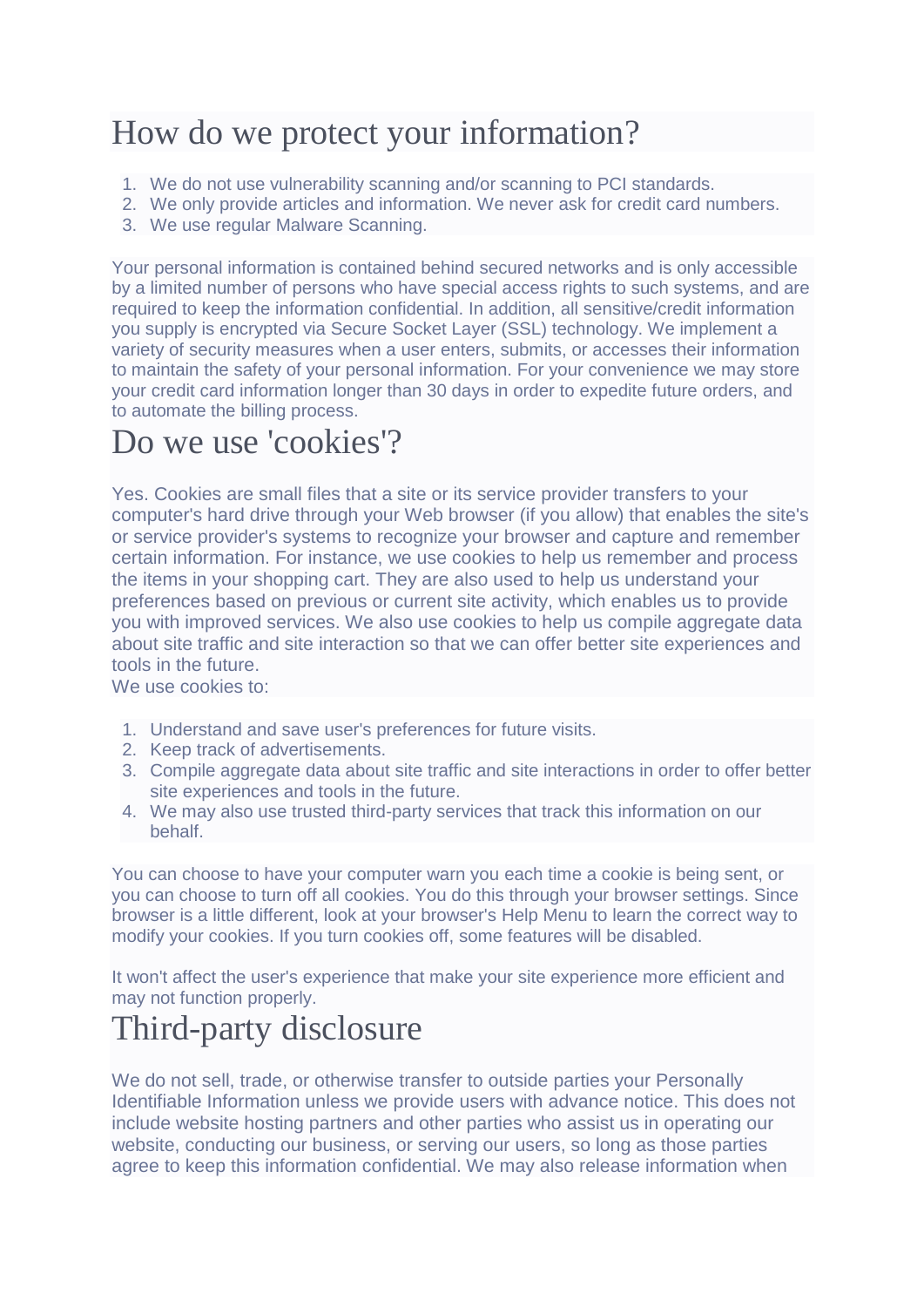it's release is appropriate to comply with the law, enforce our site policies, or protect ours or others' rights, property or safety.

However, non-personally identifiable visitor information may be provided to other parties for marketing, advertising, or other uses

# Third-party links

We do not include or offer third-party products or services on our website.

# Contacting Us

If there are any questions regarding this privacy policy, you may contact us using the form [here.](https://roadcast.in/contact-us)

You can be sure that safeguarding your privacy & your information is our top priority.

### Vt4india Logo

### **Term and Condition**

The Terms and Conditions (T&C) contained herein along with the Privacy Policy and Terms of Use, collectively forms an Agreement regulating our relationship with regard to the use of Vt4India Tech. Solutions Pvt. Ltd. Tech. Solutions. Pvt. Ltd. (RTSPL) website by you. Please read this Agreement carefully. This Agreement is explicitly effective upon entering and using any data in this site or any other linked / affiliated sites of RTSPL or its partners. You are advised to regularly check for any amendments or updates to the terms and conditions from time to time. Any clause of terms and conditions if deemed invalid, void or for any reason unenforceable, shall be deemed severable and shall not affect the validity and enforceability of the remaining clauses of the terms and conditions.

#### **Definitions:**

"Agreement" means the Terms and Conditions (T&C) contained herein along with the Privacy Policy and Terms of Use including other T&C at other portals under the Vt4India Tech. Solutions Pvt. Ltd. brand name. It will also include references to this Agreement as and when amended, innovated, supplemented, varied or replaced. "Site" means the Vt4India Tech. Solutions Pvt. Ltd. website owned and operated by Vt4India Tech. Solutions Pvt. Ltd. Tech. Solutions. Pvt. Ltd., which provides a venue to the users to buy the products listed / displayed. "User" means and includes any Customer / Buyer / You (the person or any legal entity) who accepts the offer for sale of the Seller, through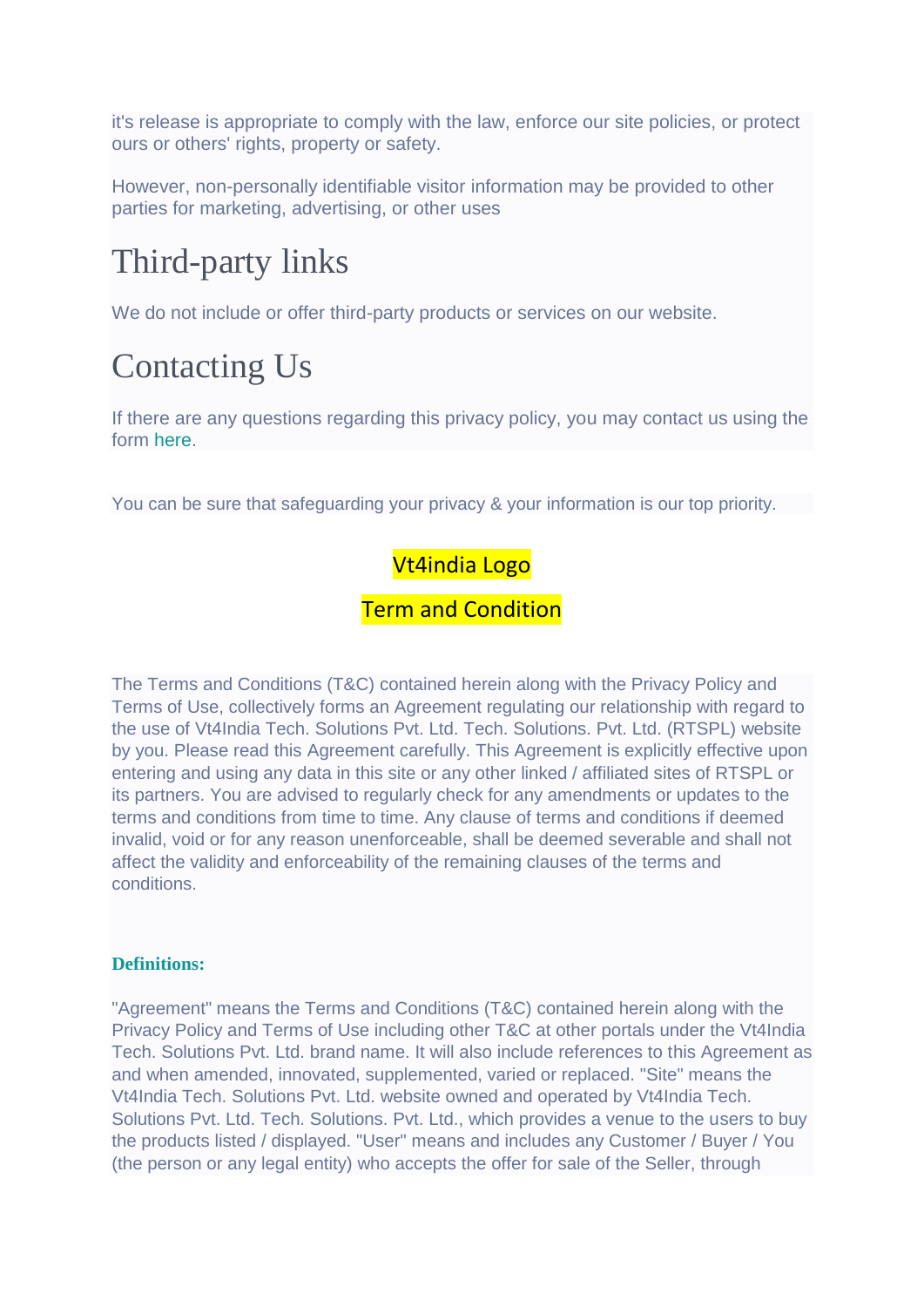Vt4India Tech. Solutions Pvt. Ltd. Tech. Solutions. Pvt. Ltd. by placing an order on the site. "Products" connotes the goods, services promoted / displayed on the site and offered for any use / sale. RTSPL reserves the right to accept or reject your offer. Products/services and information displayed on RTSPL site constitute an "Invitation to Offer". Your order for purchase constitutes your "offer" which shall be subject to the terms and conditions as listed below. The agreement between you and Vt4India Tech. Solutions Pvt. Ltd. Tech. Solutions. Pvt. Ltd. shall be subject to the following terms and conditions:

- 1. These terms and conditions supersede all previous representations, understandings or agreements and shall prevail notwithstanding any variance with any other terms of any order submitted. By using the services of RTSPL website you agree to be bound by the Terms and Conditions.
- 2. All prices and availability of products are subject to change without prior notice at the sole discretion of Vt4India Tech. Solutions Pvt. Ltd. Tech. Solutions. Pvt. Ltd.
- 3. Vt4India Tech. Solutions Pvt. Ltd. Tech. Solutions. Pvt. Ltd. reserves the right to refuse or cancel any order placed for a product without assigning any reason. This shall be regardless of whether the order has been confirmed and/or payment levied. In the event the payment has been processed, the same shall be credited to your account and duly notified to you by email.
- 4. Vt4India Tech. Solutions Pvt. Ltd. Tech. Solutions. Pvt. Ltd. shall not be held liable in any manner for any kind of fraud.
- 5. On receipt of your request for the product, RTSPL shall arrange to dispatch the product within the stipulated period. The stipulated period of delivery would be 15 days. Any request for cancellations of orders once duly placed on the site, shall not be entertained.
- 6. In the event that a non-delivery occurs on account of a mistake by you (i.e. wrong name or address) any extra cost incurred by RTSPL for redelivery shall be claimed from the User placing the order.
- 7. RTSPL shall not be held liable for any delayed delivery of purchased goods due to, flood, fire, wars, acts of God or any cause that is beyond the control of RTSPL.
- 8. The User expressly agrees that the use of services RTSPL site is at the User's sole risk. The Services of RTSPL is provided on an "as is" basis without warranties of any kind, whether express or implied. RTSPL, its affiliates, employees, agents, consultants, contracted companies make no warranties of any kind, whether expressed or implied, for the service it is providing or as to the results that may be obtained from use of the Service or as to the accuracy, reliability or content of any information, service or merchandise provided through this Service. RTSPL does not represent or warrant to maintain the confidentiality of information; although RTSPL current practice is to utilise reasonable efforts to maintain such confidentiality.
- 9. In no event shall RTSPL, its directors, officials, representatives and employees be liable for any damages relating to products sold through it's various platforms.
- 10. The User agrees to use the services provided by RTSPL, its affiliates, consultants and contracted companies, for lawful purposes only.
- 11. The User agrees to provide authentic and true information. RTSPL reserves the right to confirm and validate the information and other details provided by the User at any point of time. If upon confirmation such User details are found not to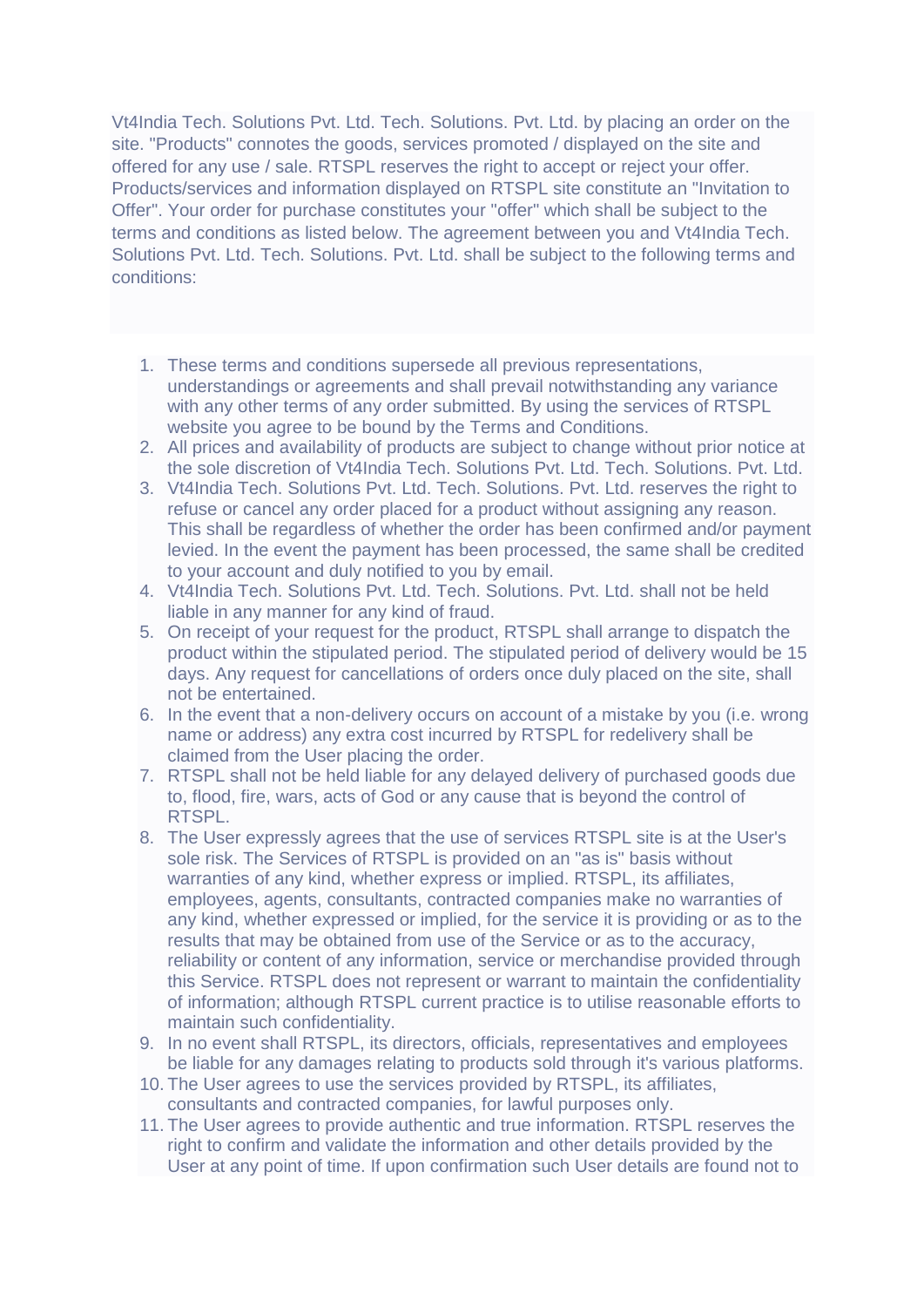be true (wholly or partly), RTSPL has the right in its sole discretion to reject the registration and debar the User from using the Services of RTSPL website and / or other affiliated websites without prior intimation whatsoever.

- 12. RTSPL will not be responsible for any damage suffered by users from use of the services on this site. This without limitation includes loss of revenue/data resulting from delays, non-deliveries, missed deliveries or service interruptions as may occur. This disclaimer of liability also applies to any damages or injury caused by any failure of performance, error, omission, interruption, deletion, defect, delay in operation or transmission, computer virus, communication line failure, theft or destruction or unauthorized access to, alteration of or use of record, whether for breach of contract, tortuous behavior, negligence or under any other cause of action.
- 13. Users who choose to access and/or use the site from other geographies and locations do so on their own initiative and are responsible for compliance with local laws, if and to the extent local laws are applicable.
- 14. The user expressly agrees that the use of services of RTSPL is at the user's sole risk. The services of RTSPL is provided on an "as is" basis without warranties of any kind, whether express or implied. RTSPL its affiliates, employees, agents, consultants, contracted companies make no warranties of any kind, whether expressed or implied, for the service it is providing or as to the results that may be obtained from use of the service or as to the accuracy, reliability or content of any information, service or merchandise provided through this service. RTSPL does not represent or warrant maintaining the confidentiality of information; although RTSPL current practice is to utilise reasonable efforts to maintain such confidentiality. It is also clearly understood that all warranties, implied or express take place between Vt4India Tech. Solutions Pvt. Ltd. Tech. Solutions. Pvt. Ltd. and the User.
- 15. The User shall defend and fully indemnify RTSPL and its officers, directors, employees and agents from and against any damages, claims, cause of action or demand, including without limitation reasonable legal and accounting fees, brought by or on the User's behalf or by third parties as a result of the User's access and/or use of the site.
- 16. This site is designed and created exclusively by RTSPL. Unauthorized use is strictly prohibited. All titles, trademarks, trade names, brands, logos, ownership rights and intellectual property rights, including copyright, rest with RTSPL.
- 17. The User shall not at any time and/or by any means copy, reproduce, distribute, sell, transfer, republish, store, archive or use other than as intended at this site with or without alteration or modification, any of the works, designs, contents, trademarks, trade names, brands and logos without the prior written permission of RTSPL.
- 18. This agreement shall be construed in accordance with the applicable laws of India. The Courts at Delhi shall have exclusive jurisdiction in any disputes arising out or pertaining hereto.
- 19. The decision of RTSPL in respect of any other terms and conditions outside the purview of the above shall be final and binding.

Any dispute to this Agreement including Privacy Policy, Disclaimer, Returns and Refunds Policy and any other Terms and Conditions imposed by RTSPL is subject to Arbitration under the Arbitration and Conciliation Act, 1996. The place of Arbitration shall be New Delhi, India. The language of Arbitration shall be English.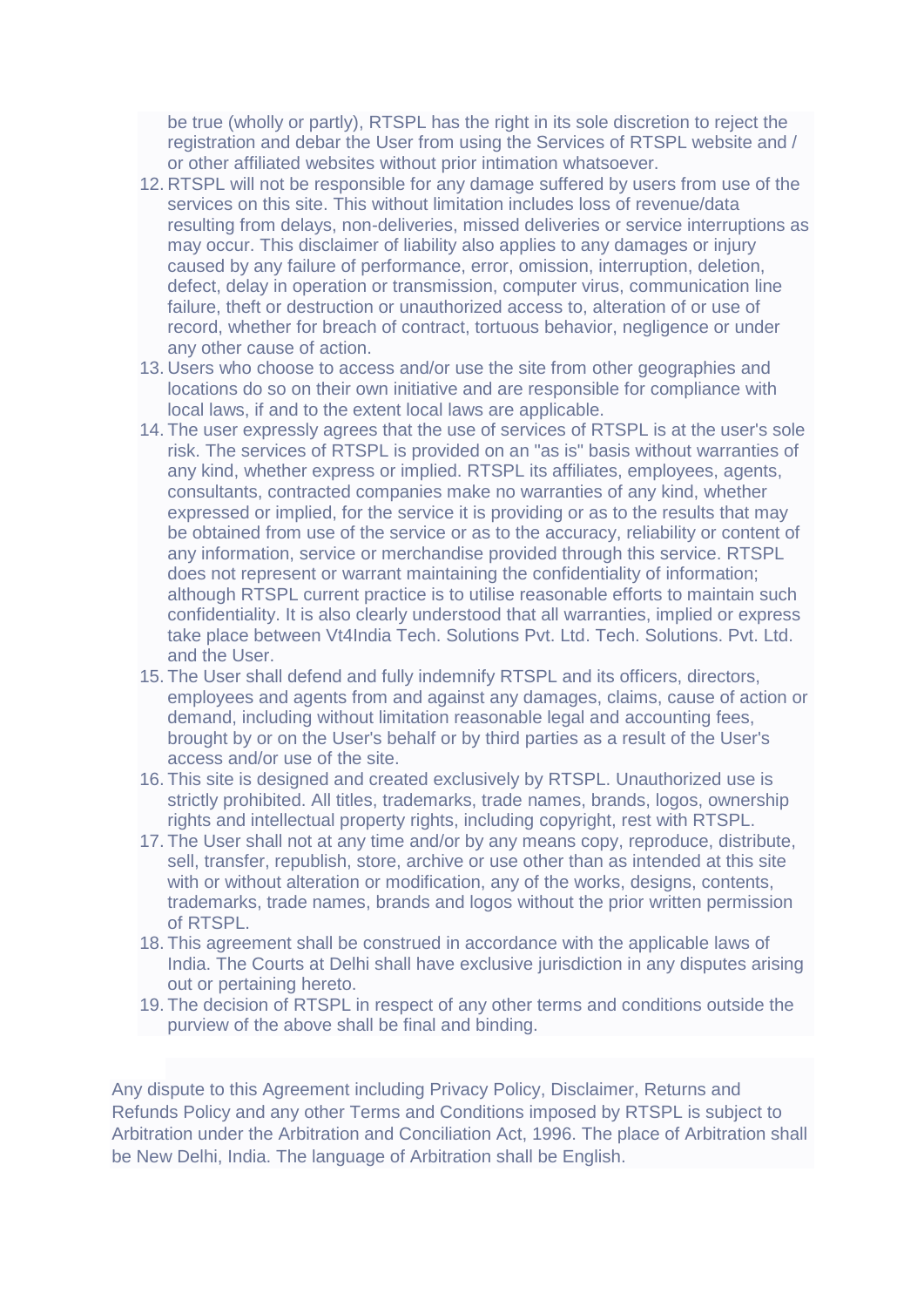### **Payment Terms**

By using the Vt4India Tech. Solutions Pvt. Ltd. Synco & BOLT("Service"), you are agreeing to be bound by the following terms and conditions ("Terms of Service").Vt4India Tech. Solutions Pvt. Ltd. Tech. Solutions Pvt. Ltd ("Company") reserves the right to update and change these Terms of Service without notice.Violation of any of the terms below may result in the termination of your account.

#### **Account Terms:**

- 1. You are responsible for maintaining the security of your account and password. The Company cannot and will not be liable for any loss or damage from your failure to comply with this security obligation.
- 2. You are responsible for all content posted and activity that occurs under your account (even when content is posted by others who have their own logins under your account).
- 3. You may not use the Service for any illegal purpose or to violate any laws in your jurisdiction (including but not limited to copyright laws).
- 4. You must provide your legal full name, a valid email address, and any other information requested in order to complete the signup process.
- 5. Your login may only be used by one person  $a \in \mathscr{C}$  a single login shared by multiple people is not permitted. You may create separate logins for as many people as you'd like.
- 6. You must be a human. Accounts registered by "bots" or other automated methods are not permitted.

#### **API Terms**

Customers may access their Service data via the Application Program Interface ("API"). Any use of the API, including use of the API through a third-party product that accesses the Service, is bound by the terms of this agreement plus the following specific terms:

- 1. You expressly understand and agree that the Company shall not be liable for any damages or losses resulting from your use of the API or third-party products that access data via the API.
- 2. Abuse or excessively frequent requests to the Service via the API may result in the temporary or permanent suspension of your account's access to the API. The Company, in its sole discretion, will determine abuse or excessive usage of the API. The Company will make a reasonable attempt via email to warn the account owner prior to suspension.

#### **Payment, Refunds, Upgrading and Downgrading Terms**

1. The Service is offered with a free trial for 7 days. If you need more than 7 days, you will only be able to continue using the Service by paying in advance for additional usage. If you fail to pay for additional usage, your account will be frozen and inaccessible until payment is made.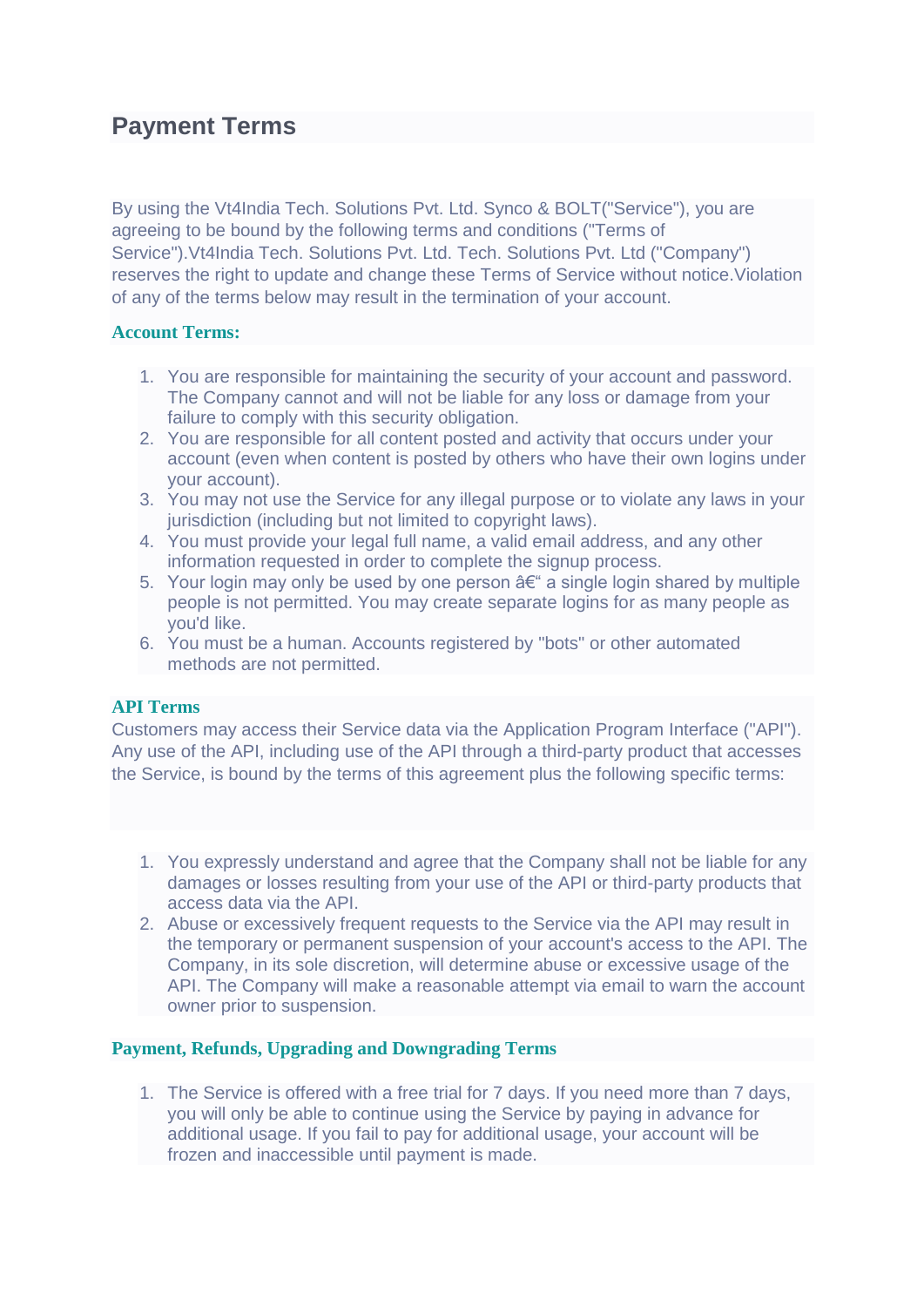- 2. For any upgrade or downgrade in plan level, will result in the new rate being charged at the next billing cycle. There will be no prorating for downgrades in between billing cycles.
- 3. Downgrading your Service may cause the loss of features or capacity of your account. The Company does not accept any liability for such loss.
- 4. All fees are exclusive of all taxes, levies, or duties imposed by taxing authorities, and you shall be responsible for payment of all such taxes, levies, or duties, excluding only United States (federal or state) taxes. Where required, The Company will collect those taxes on behalf of taxing authority and remit those taxes to taxing authorities.
- 5. Refunds are processed according to our Refund Policy.

#### **Refund Policy**

Bad refund policies are infuriating. You feel like the company is just trying to rip you off. We never want our customers to feel that way, so our refund policy is simple: If you're ever unhappy with Vt4India Tech. Solutions Pvt. Ltd., for any reason, just [contact our](mailto:contactus@roadcast.in)  [support](mailto:contactus@roadcast.in) team and we'll take care of you.

#### **Examples of full refunds we'd grant.**

- 1. If you were just charged for your next month of Vt4India Tech. Solutions Pvt. Ltd., but you meant to cancel, we're happy to refund that extra charge.
- 2. If you forgot to cancel Vt4India Tech. Solutions Pvt. Ltd. a couple months ago, and you haven't used Vt4India Tech. Solutions Pvt. Ltd. since then, we'll give you a full refund for a few back months. No problem.
- 3. If you tried Vt4India Tech. Solutions Pvt. Ltd. for a couple months, and you just weren't happy with it, you can have your money back.

#### **Refund Policy**

Bad refund policies are infuriating. You feel like the company is just trying to rip you off. We never want our customers to feel that way, so our refund policy is simple: If you're ever unhappy with Vt4India Tech. Solutions Pvt. Ltd., for any reason, just contact our support team and we'll take care of you.

- 1. The Service is offered with a free trial for 7 days. If you need more than 7 days, you will only be able to continue using the Service by paying in advance for additional usage. If you fail to pay for additional usage, your account will be frozen and inaccessible until payment is made.
- 2. For any upgrade or downgrade in plan level, will result in the new rate being charged at the next billing cycle. There will be no prorating for downgrades in between billing cycles.
- 3. Downgrading your Service may cause the loss of features or capacity of your account. The Company does not accept any liability for such loss.
- 4. All fees are exclusive of all taxes, levies, or duties imposed by taxing authorities, and you shall be responsible for payment of all such taxes, levies, or duties, excluding only United States (federal or state) taxes. Where required, The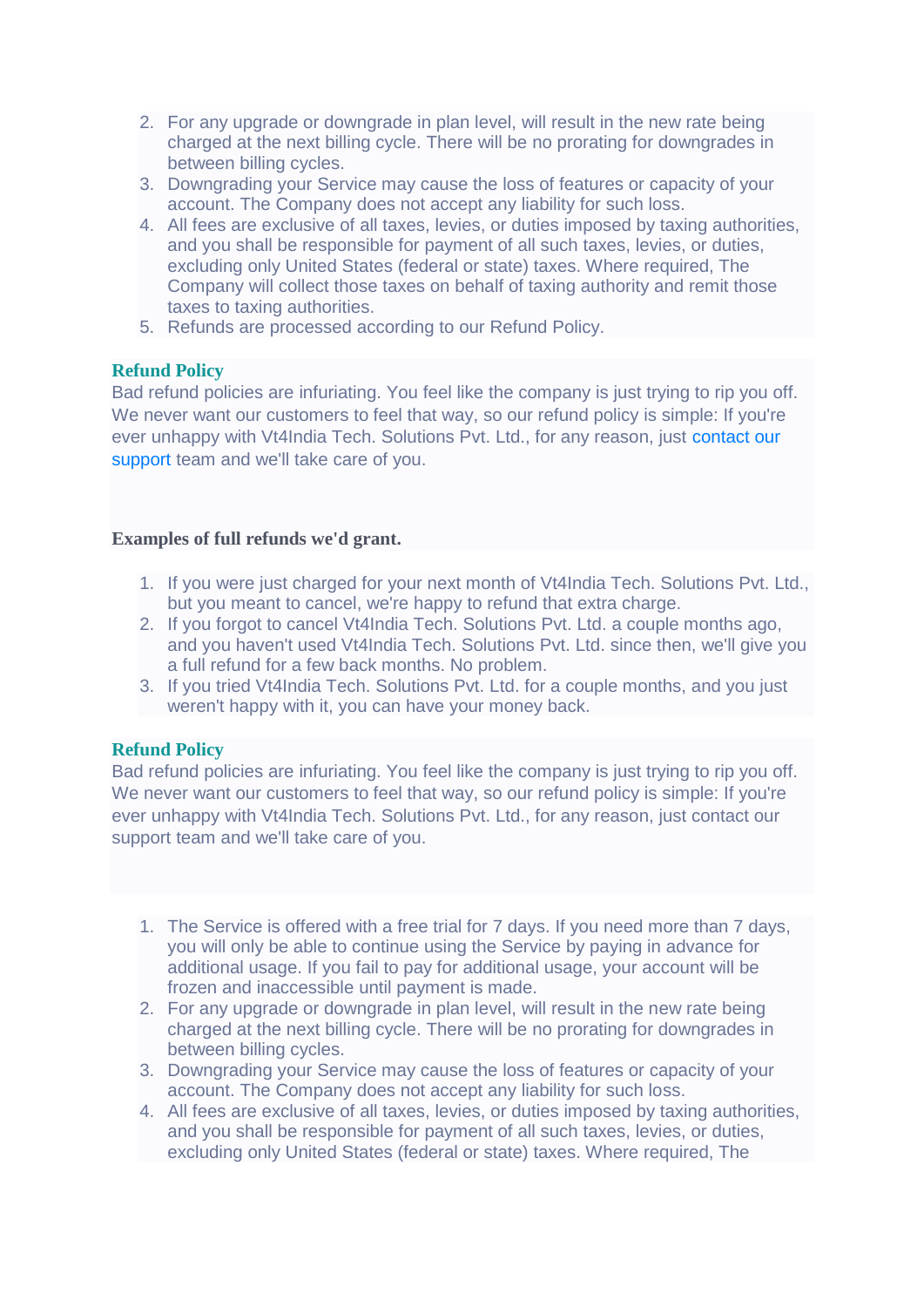Company will collect those taxes on behalf of taxing authority and remit those taxes to taxing authorities.

5. Refunds are processed according to our Refund Policy.

#### **Examples of partial refunds or credits we'd grant.**

- 1. If you forgot to cancel Vt4India Tech. Solutions Pvt. Ltd. a year ago, and there's been activity on your account since then, we'll review your account usage and figure out a partial refund based on how many months you used it.
- 2. If you upgraded your account a few months ago to a higher plan, but you didn't end up using the extra features, projects, or storage space, although you did keep using Vt4India Tech. Solutions Pvt. Ltd. in general, we'd consider applying a prorated credit towards future months.
- 3. If we had extended downtime (multiple hours in a day, or multiple days in a month) or you emailed customer service and it took multiple days to get back to you, we'd issue a partial credit to your account.

#### **Get in touch**

At the end of the day, nearly everything on the edges comes down to a case-by-case basis. [Send us a note,](mailto:contactus@roadcast.in) tell us what's up, and we'll work with you to make sure you're happy.

#### **Cancellation and Termination**

- 1. You are solely responsible for properly canceling your account. An email or phone request to cancel your account is not considered cancellation. You can cancel your account at any time by clicking on the Account link in the global navigation bar at the top of the screen. The Account screen provides a simple noquestions-asked cancellation link.
- 2. All of your content will be inaccessible from the Service immediately upon cancellation. Within 30 days, all content will be permanently deleted from backups and logs. This information can not be recovered once it has been permanently deleted.
- 3. If you cancel the Service before the end of your current paid up month, your cancellation will take effect immediately, and you will not be charged again. But there will not be any prorating of unused time in the last billing cycle.
- 4. The Company, in its sole discretion, has the right to suspend or terminate your account and refuse any and all current or future use of the Service for any reason at any time. Such termination of the Service will result in the deactivation or deletion of your Account or your access to your Account, and the forfeiture and relinquishment of all content in your account. The Company reserves the right to refuse service to anyone for any reason at any time.

#### **Modifications to the Service and Prices**

- 1. The Company reserves the right at any time and from time to time to modify or discontinue, temporarily or permanently, any part of the Service with or without notice.
- 2. Prices of all Services are subject to change upon 30 days notice from us. Such notice may be provided at any time by posting the changes to the [Vt4India Tech.](https://roadcast.in/)  [Solutions Pvt. Ltd.](https://roadcast.in/) site or the Service itself.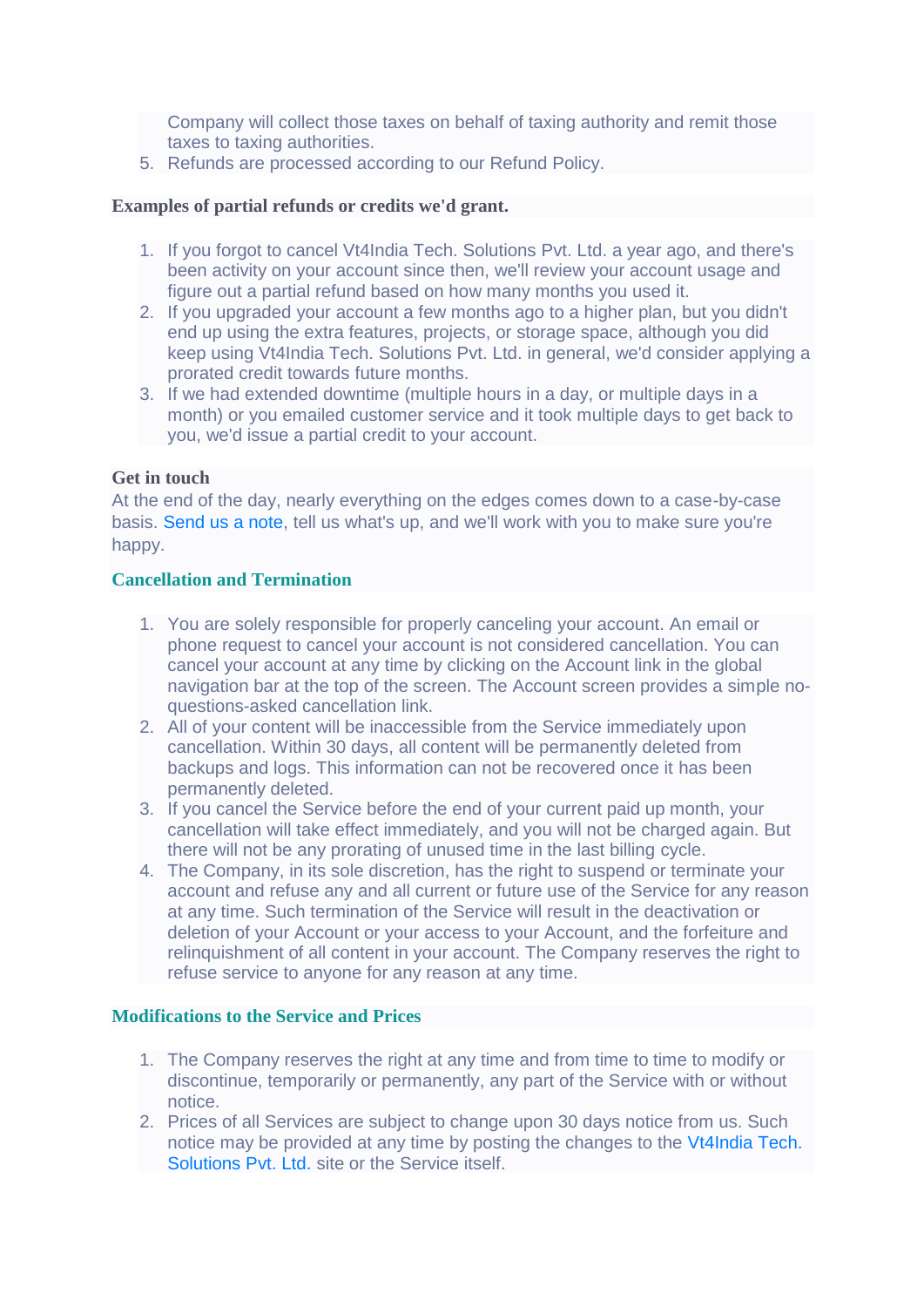3. The Company shall not be liable to you or to any third party for any modification, price change, suspension or discontinuance of the Service.

#### **Copyright and Content Ownership**

- 1. All content posted on the Service must comply with U.S. copyright law.
- 2. We claim no intellectual property rights over the material you provide to the Service. All materials uploaded remain yours.
- 3. The Company does not pre-screen content, but reserves the right (but not the obligation) in their sole discretion to refuse or remove any content that is available via the Service.
- 4. The look and feel of the Service is copyright© Vt4India Tech. Solutions Pvt. Ltd.. You may not duplicate, copy, or reuse any portion of the HTML, CSS, JavaScript, or visual design elements without express written permission from the Company.

#### **General Conditions**

- 1. Your use of the Service is at your sole risk. The service is provided on an "as is" and "as available" basis.
- 2. Technical support is only provided via email.
- 3. You understand that the Company uses third party vendors and hosting partners to provide the necessary hardware, software, networking, storage, and related technology required to run the Service.
- 4. You must not modify, adapt or hack the Service.
- 5. You must not modify another website so as to falsely imply that it is associated with the Service or the Company.
- 6. You agree not to reproduce, duplicate, copy, sell, resell or exploit any portion of the Service, use of the Service, or access to the Service without the express written permission by the Company.
- 7. We may, but have no obligation to, remove content and accounts that we determine in our sole discretion are unlawful or violates any party's intellectual property or these Terms of Service.
- 8. Verbal, physical, written or other abuse (including threats of abuse or retribution) of any Service customer, Company employee or officer will result in immediate account termination.
- 9. You understand that the technical processing and transmission of the Service, including your content, may be transferred unencrypted and involve (a) transmissions over various networks; and (b) changes to conform and adapt to technical requirements of connecting networks or devices.
- 10. We reserve the right to temporarily disable your account if your usage significantly exceeds the average usage of other Service customers. Of course, we'll reach out to the account owner before taking any action except in rare cases where the level of use may negatively impact the performance of the Service for other customers.
- 11. The Company does not warrant that (i) the service will meet your specific requirements, (ii) the service will be uninterrupted, timely, secure, or error-free, (iii) the results that may be obtained from the use of the service will be accurate or reliable, (iv) the quality of any products, services, information, or other material